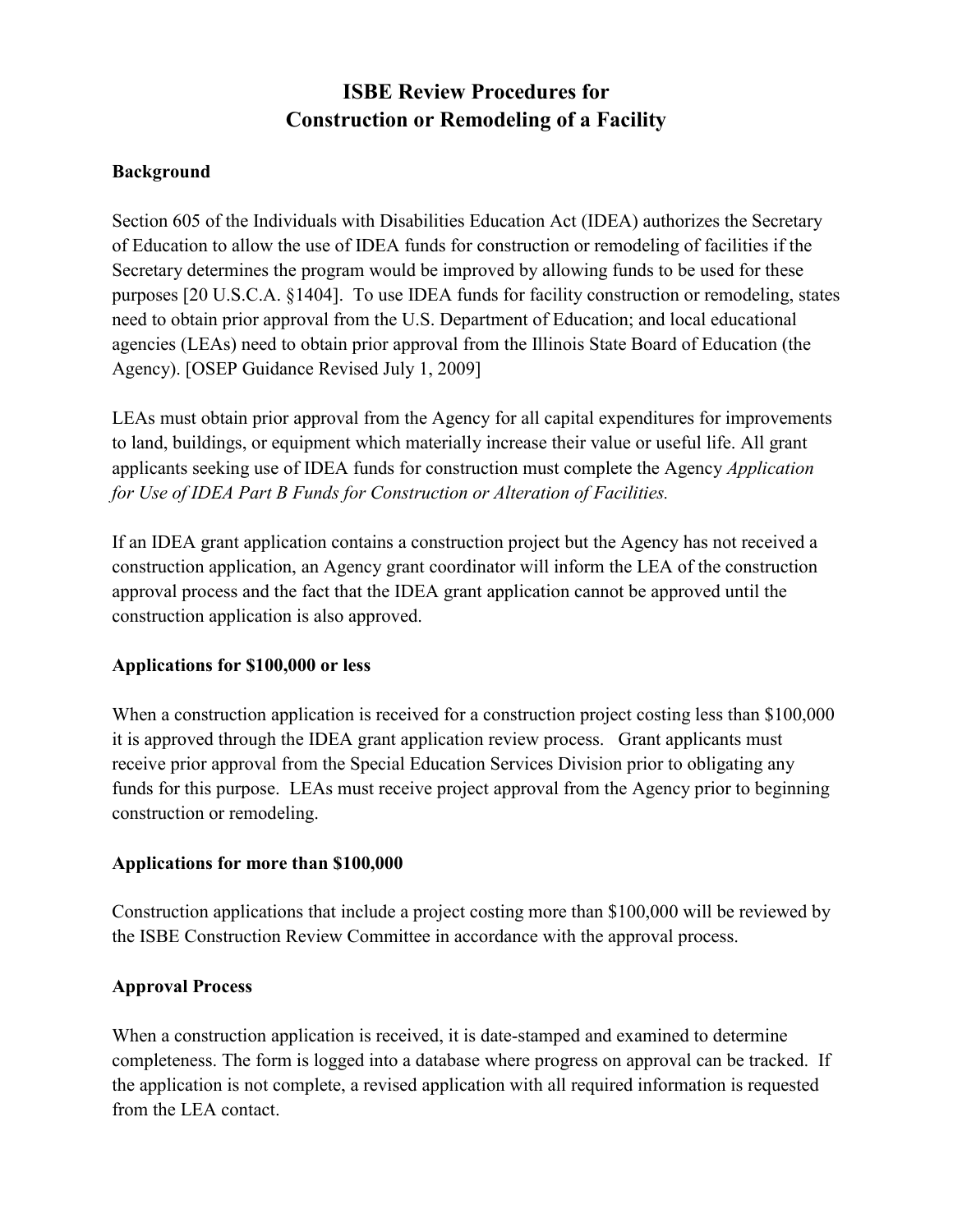The application is scanned and stored electronically, so that committee members may access it. The original is filed with the LEA's IDEA grant application.

The construction project review committee is notified via e-mail when a construction application is received, and a copy is available online to all committee members. At the behest of the Illinois State Superintendent of Education, the construction project review committee reviews applications and approves or disapproves as appropriate. The review committee meets as needed to review the construction applications.

# **Review Committee**

The review committee consists of:

- o Barbara Moore, Director of Special Education Services
- o Tammy Greco, Special Education Services Division Supervisor
- o Josh Green, Principal Consultant
- o Kristi Lessen, Principal Consultant
- o Samantha Worth, Principal Consultant
- o Mandi Richards, Principal Consultant

## **Guiding Review Questions**

- $\triangleright$  Is the cost of the project an excess cost of providing special education and related services?
- $\triangleright$  Would the local educational agency's program be improved by the project?
	- Is there a documented need for the project?
	- Is the scope of the project consistent with documented needs?
	- Is the project appropriate to meet the needs of the LEA's special education population?
	- Will the project and its location be consistent with the principles underlying placement in the Least Restrictive Environment?
- $\triangleright$  Has the local educational agency provided the required assurances?

| 34 CFR Section 300.114-117 | <b>Least Restrictive Environment</b>          |
|----------------------------|-----------------------------------------------|
| 34 CFR Section 300.202     | Excess Cost                                   |
| 34 CFR Section 300.718     | <b>Accessibility Standards for Facilities</b> |
| EDGAR 34 CFR 75.600-75.617 | Use of a Grant for Construction               |
| <b>EDGAR 34 CFR 76.600</b> | Where to Find Construction Regulations        |